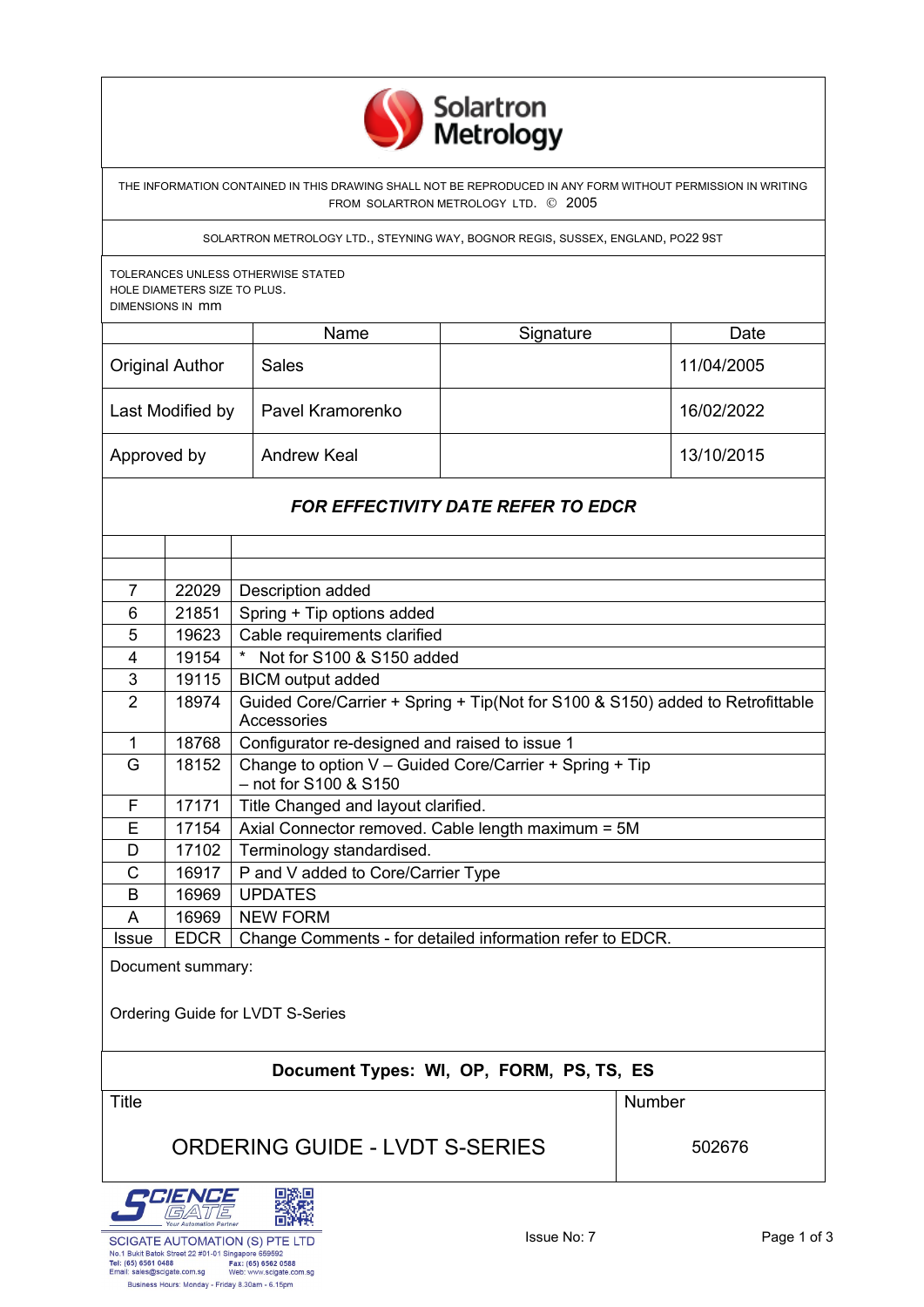| <u>Form No:</u>   | 502676                                                          | <b>ORDERING GUIDE - LVDT S-SERIES</b>                                            |  |
|-------------------|-----------------------------------------------------------------|----------------------------------------------------------------------------------|--|
| S                 |                                                                 |                                                                                  |  |
|                   | Measurement Range (+/- mm)                                      |                                                                                  |  |
| <b>IP Rating</b>  |                                                                 |                                                                                  |  |
| 5                 | 65                                                              |                                                                                  |  |
| $\overline{7}$    | 67                                                              |                                                                                  |  |
|                   |                                                                 |                                                                                  |  |
|                   | <b>Core/Carrier Type</b>                                        |                                                                                  |  |
| M                 | 6.3 mm core - $M4 \times 0.7$ thread                            |                                                                                  |  |
| .P                |                                                                 | Guided Core/Carrier + Spring - M6 x 1.0 thread                                   |  |
| S                 |                                                                 | Guided core/carrier - M6 x 1.0 thread                                            |  |
| $\mathsf{T}$      | Free core + carrier                                             |                                                                                  |  |
| U                 |                                                                 | Guided core/carrier with 6 mm Universal Joints ***                               |  |
| V                 |                                                                 | Guided Core/Carrier + Spring + Tip *                                             |  |
|                   |                                                                 | Not for S100 & S150 without Solartron approval                                   |  |
|                   |                                                                 | ** Not available with Axial Connector                                            |  |
|                   | <b>Electrical Connections</b>                                   |                                                                                  |  |
| N                 | Cable only                                                      |                                                                                  |  |
| A                 | 0 - 24 V BICM fitted **                                         |                                                                                  |  |
| B                 | 15 V - 0 - 15 V BICM fitted **                                  |                                                                                  |  |
| D                 |                                                                 | Din Plug 5 way 240° screw lock                                                   |  |
| L                 | Axial connector with mating half *                              |                                                                                  |  |
| F                 | 15 V - 0 - 15 V BICM fitted ** + Din Plug 5 way 240° screw lock |                                                                                  |  |
| G                 | 0 - 24 V BICM fitted ** + Din Plug 5 way 240° screw lock        |                                                                                  |  |
| J                 |                                                                 | IP 67 BICM fitted ** (not 24 Volt)                                               |  |
| K                 |                                                                 | IP 67 BICM fitted ** + Din Plug 5 way 240° screw lock (not 24 Volt)              |  |
|                   |                                                                 | * Axial connector not available with Universal Joints                            |  |
|                   | ** BICM Output = $\pm$ 10 V                                     |                                                                                  |  |
|                   |                                                                 |                                                                                  |  |
|                   | <b>Cable Length in Metres</b>                                   |                                                                                  |  |
| $\mathbf 0$<br>X. |                                                                 | OX = cable length in metres (Solartron approval required for 5 metres and above) |  |
| Z<br>Y            | With BICM                                                       |                                                                                  |  |
|                   |                                                                 | Y= cable length in metres between transducer and BICM (no greater than 5 metres) |  |
|                   |                                                                 | Z = cable length in metres after BICM (no greater than 9 metres)                 |  |

*ALL COPIES OF THIS DOCUMENT MUST BE CONFIRMED AS LATEST ISSUE*

0 0 | 0 | If no cable required with Axial connector

Product Description